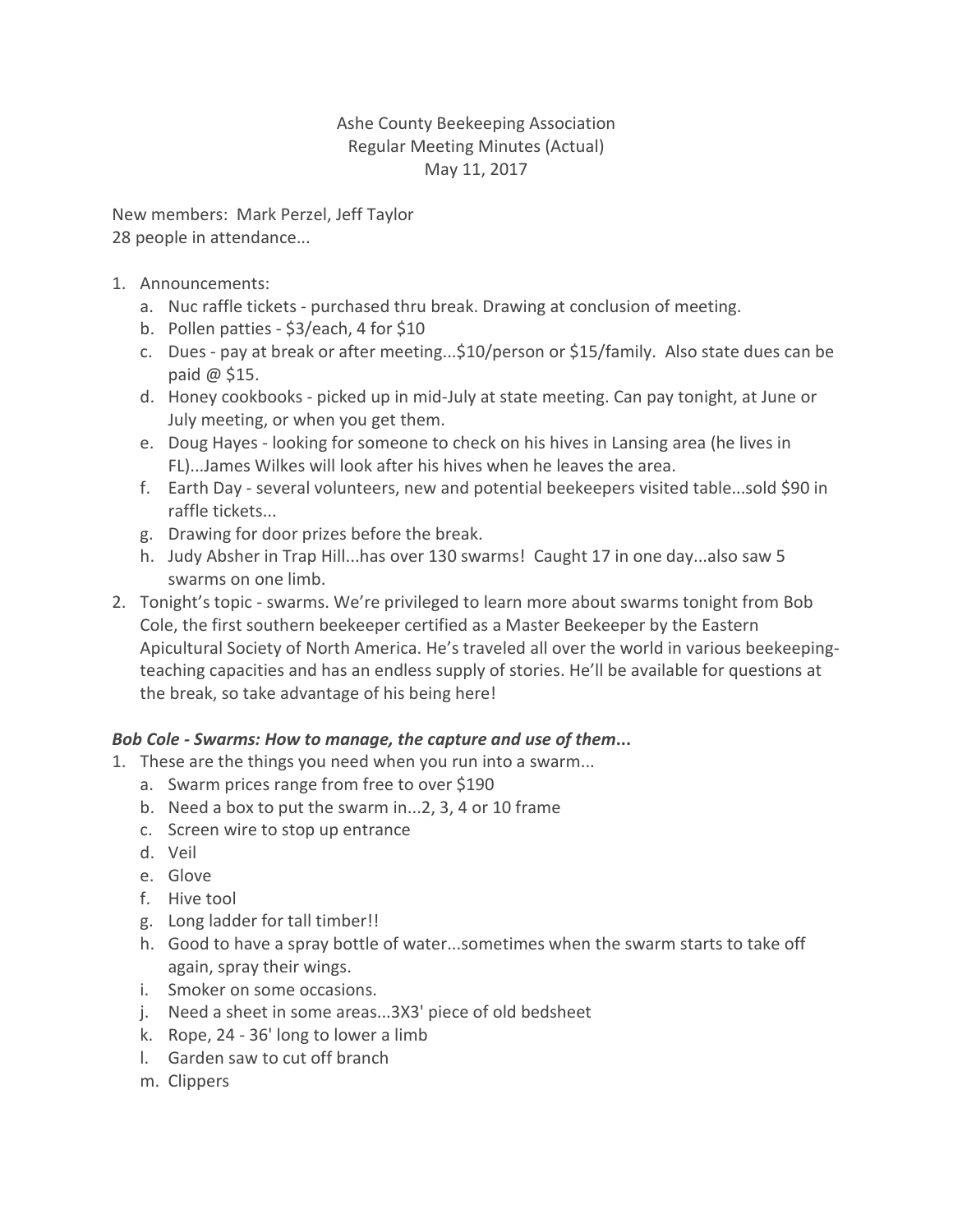- 2. If the bees have been clustered, in 3 to 5 days, can go there and capture queen and move the swarm to a box without any difficulty. If you caress a bee or two and it stings you, it has been more than 5 days and the queen has started to lay eggs...get gloves and veil on, maybe use a light smoking.
- 3. If a bee senses fear and they will get aggressive.
- 4. Final warning! Gathered up a swarm and boxed it to take home, put them in the trunk! Put into the back of the truck and put a cover over them.
- 5. Video of 9 different swarms...
- 6. Questions for Bob?
	- a. 3-5 days, they are gentle and don't care to sting you...
	- b. Be gentle with the bee
	- c. Temperature and humidity...no sunshine makes for ill-tempered bees.
	- d. Swarming normally depends on temperature range...mid to late March until late July
	- e. Won't stay in a congested colony where there is no place to lay her eggs.
	- f. Height of swarm is dependent on the queen...if the queen is heavy, then the swarm won't be located as high on the tree, etc.
	- g. Queen needs 100 cells available to lay her eggs every 2 hours...if not enough, then a swarm is likely.
	- h. First of April to last of May is the most likely season for swarms here in Ashe County.

## **Draw for door prizes. Thanks to those who contributed prizes**:

- 1. Bob Cole First Lessons in Beekeeping (this is the book most commonly used for bee classes. We also have a few copies for sale - \$10) - Doug Hayes
- 2. Hidden Happiness Bee Farm pliers(?) Jeff Taylor
- 3. Harry Bee Healthy (pint) George Katsoudas
- 4. Harry Bee Healthy (pint) Doug Hart
- 5. We also have swarm lures for everyone, so be sure you get one before you leave. Bill Naser had the opportunity to use a lure last month and was amazed at how quickly the remaining bees on the trunk of a tree went into the box after the lure was placed inside. Bill also called to report that he witnessed a mating session at the Naser Drone Congregation Area.
- 6. Break raffle tickets, dues, swarm lures, cookbook money, questions for Bob
- 7. The summer state meeting this year will celebrate NCSBA's centennial. It will be held July 13-15 at Embassy Suites in Winston Salem.
	- a. Our July meeting is on the 13th, so I'm planning to go on the 14th.
	- b. If you register by June 15 on the NCSBA web site, you save \$15.
	- c. Each chapter has been asked to donate an item for the silent auction. Helen and I are donating 2 nights in our rental cabin on behalf of the group, and we're asking for donations for a gift basket to be placed in the cabin when the winners claim the stay. We've already had an offer of hand-dipped taper candles, which is a great start! Other items can include gift cards, hand-made items (soap, lotion, etc.), honey, etc. Non-beerelated items are also welcomed. We'd like to be able to give the approximate value of the gift package to NCSBA sometime around the first of June if possible.